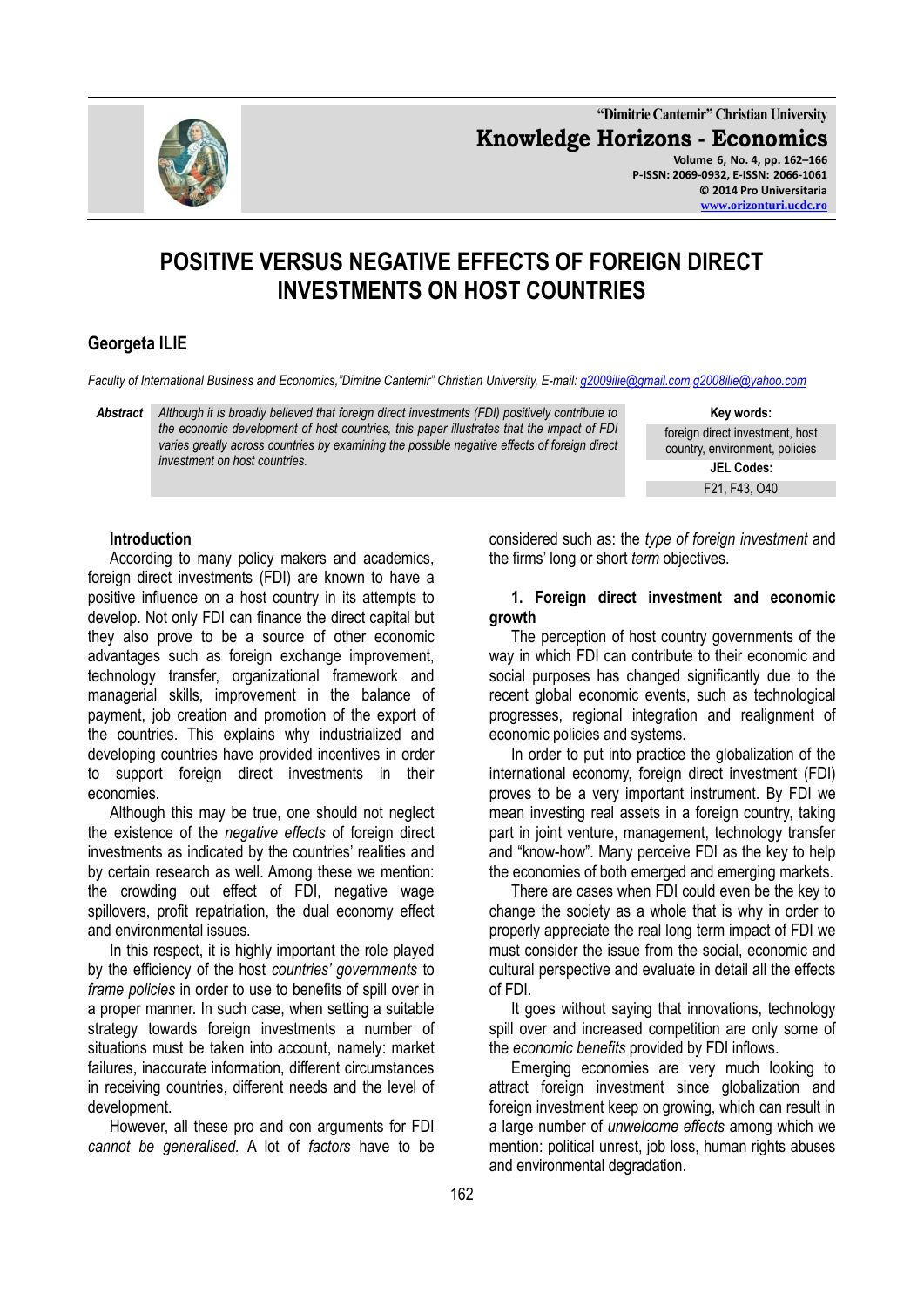It is common knowledge that over the last three decades the FDI inflows have increased. However, the effects of FDI on the economic growth of the host countries still remain uncertain.

A condition for the FDI"s *higher productivity* to hold is that home country has a sufficient stock of human capital. Consequently, FDI has a positive contribution to the increase of the economy depending on the host countries" ability to appropriately attract *the technologies* transferred to them by the transnational corporations (TNC).

The local companies tend to be displaced due to the fact that the foreign companies, being superior in terms of production methods and technologies, compete in the financial and product markets.

It is essential to cautiously consider the effects of foreign direct investment on the economic growth of the host economies. For instance, over the years it has been noticed that foreign direct investment contributes to the growth of the economy by *stimulating the progress in technology* rather than by growing the total capital accumulation in home countries.

There are theories according to which FDI will have a negative impact on *allocation of resources and the rate of growth* as FDI does not accelerate the growth of the economy. Such theories claim that, in general, there is no positive spill over between domestic and foreign firms.

Although the good economic policies may stimulate both FDI and growth, the outcomes do not comply with the perception according to which FDI has a positive effect on growth that does not depend on some other growth determinants.

Furthermore, host countries are provided with finance by TNCs which means that money flow increases in the economy and this leads to an *increase in the aggregate demand*. As a consequence, *prices rise* and an *inflationary situation* in the economy is created. The people then start borrowing and the interest rates rise again. Eventually, the local investment gets crowded out.

As far as large countries are concerned, they have the capacity to affect their trading partners' accumulation of capital, leading to the alteration of the future market conditions. One of the threats related to attracting FDI is that capital movements may be regulated by perfectly discriminatory policy to maximize the wellbeing of the large countries.

In order to make sure that FDI will provide those benefits and local economy will be able to absorb them, Individual strategy needs to be created and properly implemented. However governments as well as market may not be as perfect as required which leads to the question whether market or government failures are

more costly for the economy"s growth and development.

There are cases when some domestic firms, not only those receiving capital from abroad, benefit from the *incoming capital together with foreign know-how.* On the other hand, there is no clear evidence that FDI always has an advantage over other kinds of investment, like loans for developing local businesses.

# **2. Effects of FDI on labour and employment**

When it comes to opening up for capital mobility and attracting huge amounts of FDI inflows, all these will certainly have a *positive effect on the job offers* of companies and therefore on employment. But the effects of structure and reallocation are not clearly understandable for all types of labour.

In such case, the skilled labour gets benefits from firms" increased efforts towards extra employment, whereas, the unskilled labour does not seem to be so privileged**.** Therefore when job opportunities arise, a lot of people become unemployed as well. This happens particularly in case of less developed countries (LDC) that primarily rely on labour-intensive techniques.

But unfortunately most of the FDI are present in capital intensive industries. TNCs do not aim the labour-intensive industries and so a lot of employees in those industries are thrown out of jobs.

The inflow of foreign capital always *crowds out local investment.* This happens when the domestic markets are targeted by the foreign companies and the domestic companies are not able to compete with the foreign companies.

For such reason, a lot of companies are forced to shut down and consequently people become unemployed. As a rule, foreign companies purchase local companies to shut them down completely and gain monopoly. The outcome is that the employment opportunities created by the TNCs are restricted only to the skilled sector.

Usually, TNCs recruit superior workers, who demand higher wages. As a rule, they *make use of the work force* that exists in the host countries.

Moreover, TNCs take unfair advantage of *low cost labour.* There is no concern at all with respect to working conditions. The wage share of the total output is extremely low. The workers have very little bargaining power and the influence of the trade unions also tends to be minimal.

It is also worth mentioning the untested technology that is used by TNCs and which affects the state of health of the people working in such companies.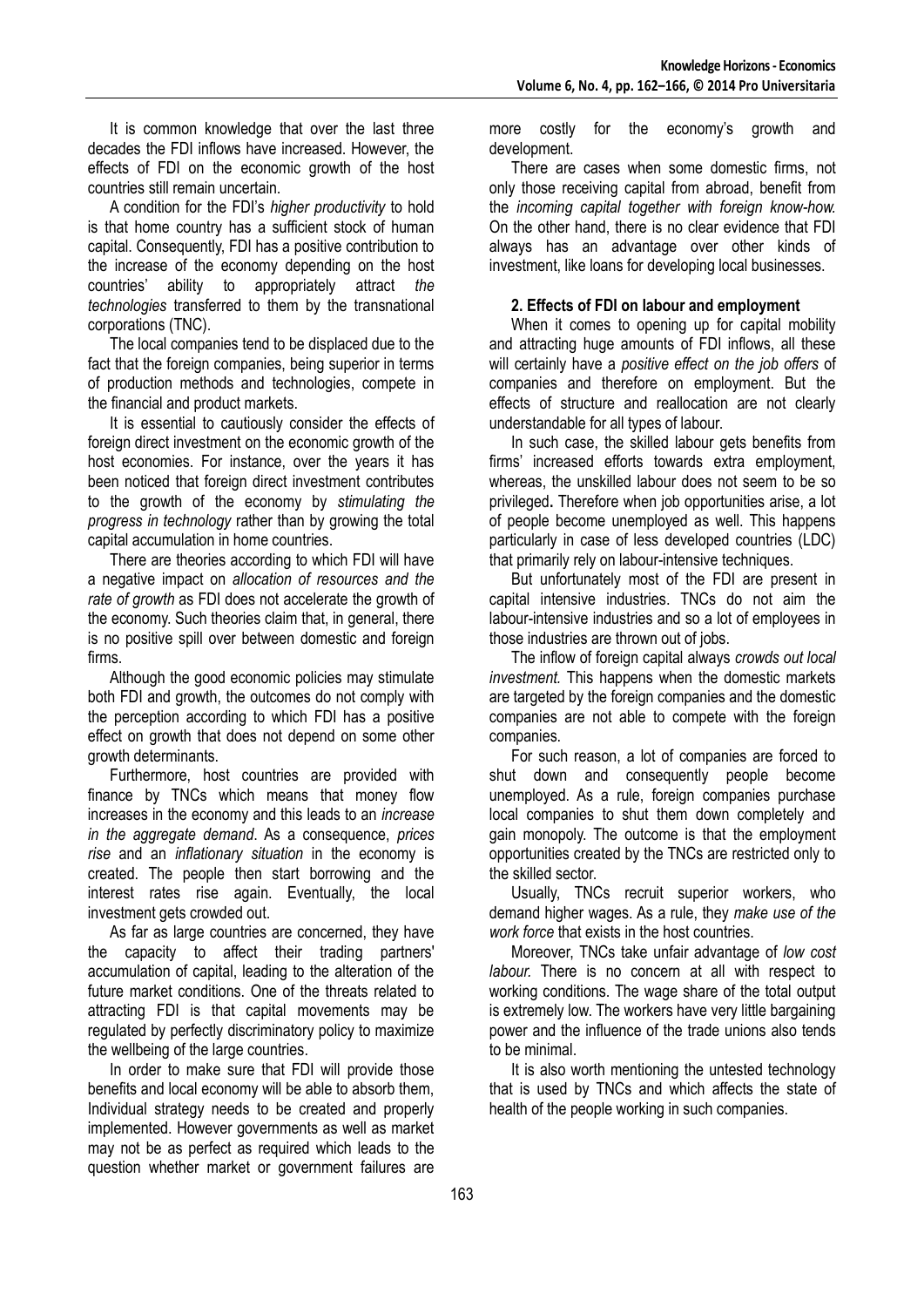#### **3. Effects of FDI on the domestic competition**

*Foreign companies reduce working positions* by means of privatization deals or mergers and acquisitions and invariably utilise their usual providers which could result in *imports increase*. The fact that in the foreign companies wages increase, leads to a similar treatment in local companies but these find themselves incapable of such movement, as they cannot cover this growth with an equivalent increase in productivity.

Henceforth, local companies lose their ability to compete as they find themselves incapable to keep pace with the foreign companies and eventually they are thrown out of the market.

Not to mention the fact that TNCs get their providers from abroad rather than purchasing from the local companies which restricts to a great extent the capacity of the local companies, particularly the small scale and cottage industries.

### **4. Environmental hazards of FDI**

There has been an increased attention to the environmental hazards of globalization for a long time as lots of theories claim that *FDI affects the environment.* Many of the FDI are involved in natural resource sectors of developing and less developed countries.

The greatest problem is that most of these countries have a less strict or non-existent regulatory regime. Not to mention the fact that sometimes countries deliberately endeavour to exclude some regulatory requirements in order to attract FDI. Despite the fact that these countries seem to benefit from positive effects of investment, in the long run, the negative effects of FDI on host country"s ecosystems and environment might cause disaster.

Since in such countries *the rules and regulations concerning the environment are very indulgent,* TNCs take unfair advantage of the situation. For example, they exploit the natural resources to the fullest extent possible. Because of that, the air and water pollution has increased considerably.

The key to these problems is to increase host country capacity to regulate and construct international environmental standards. NGO"s and other civil society groups from home and host countries can also involve more in the improvement of government regulations and increase of MNE"s responsibility on environmental issues.

With respect to the *environmental effects*, there is clear evidence referring to the FDI contribution to the environmental degradation. Environmental protectionnists have shown their concern especially with respect to the environmental impact of FDI because developing

countries *are deficient in the policies and regulation that may protect the environment*. Eventually, these regulations will decrease the effects of constant resource use and, no doubt, the host countries' citizens will have the same rights as the developed countries.

# **5. Impact on current and capital accounts**

It has been shown that FDI *improves the foreign exchange position of the recipient country* but only for a limited period of time because after a while they tend to reduce the earnings of foreign exchange on current as well as capital accounts.

Moreover, FDI has a negative impact on the balance of payments due to the harm that it does to the export prospects of the host economies.

In addition to that, the capital accounts of the host countries will have a lot to suffer due to the fact that, as a rule, TNCs send back to their home countries *all their profits and other funds such as royalties and management fees* and, as well as that, because of the huge amount of *imports of capital goods and intermediate products.*

### **6. Investment incentives and FDI effects**

The existence of *investment incentives focusing on foreign firms* does not represent *an advisable approach* since the most important theoretical motivation for financial subsidies to inward FDI tends to rely on external effects such as spill overs of technology and human capital, which does not follow automatically from foreign direct investment.

Following the same judgement, incentives of motivating economic activities should concentrate on those activities that create the strongest potential for spillovers, including linkages between foreign-owned and domestic firms, education, training and R&D. Rather than proposing narrowly defined FDI policies, attractive terms to investors should be perceived as part of a country's overall industrial policy and be accessible equally to all investors, whether foreign or local.

The economic development of a host country may be assisted by the FDI thanks to its contribution to the increase in *exports* and *productivity*. In practice, the *actual nature of the relationship between TNCs and the host countries* varies between industries and countries. It may be presumed that the features of the host economy"s policy and industry environment are very important elements that result in the net benefits of FDI.

The economic grounds for providing with special incentives to attract FDI comes from the idea that it will lead to faster economic increase, produce externalities in form of larger employment, technology transfers,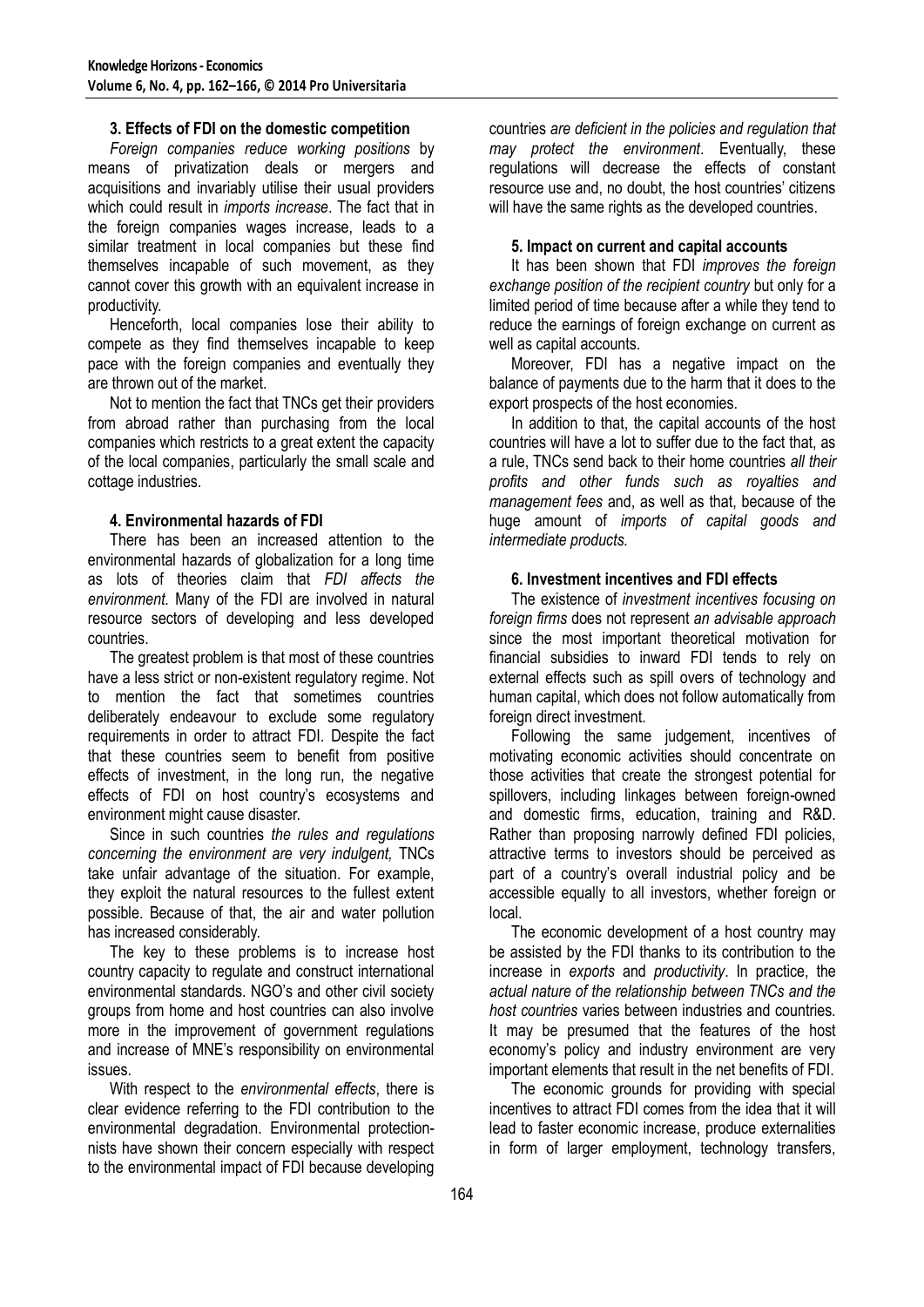skills to local industry, boosted productivity or filled "idea gaps" between rich and poor nations.

In order to *attract the FDI, there must be strong economic logic behind the incentives,* due to the fact that the economic effects of foreign direct investment may be negative at times. The impact of FDI may differ depending on the form it takes. This includes the type of FDI, sector, scale, duration, location of business, density of local companies in the sector and many other secondary effects. Greenfield FDI has more positive externalities; M&A proved to have little positive and often negative impact to host economies. Another issue that is worth mentioning is that FDI might serve not only a way of doing money, but also a way of getting hold of a certain control, both economical and political, in the host country.

### **7. Further negative effects of FDI on host economics**

TNC have been facing a great deal of criticism over the time in particular with respect to their defiance against the passage of laws that prevent socially undesirable practices like minimum wage requirements, health and safety regulations or ignore laws that have already been enacted.

The relationship between the scope of economic growth and FDI represents the point of some other criticism. The entry of TNCs into LDCs might have both positive and negative impacts. On the one hand, the TNCs might *reinvest in the same industries in the host economy* and may extend its market power but, on the other hand, the *repatriation of profits* will drain out capital from the home country.

There is also the risk that TNCs might *support oligarchy* of indigenous local suppliers and partners instead of creating a positive impact on the distribution of income and social development.

Their unsuitable use of capital intensive technology might result in small labour elite while forcing many workers to lose their jobs or be underemployed if the inflexibility of the local labour market fails to deploy them to better productive occupations. Their strict control over technology, export channels and higher management functions may block the beneficial spillovers externalities anticipated in the more optimistic scenarios. This significantly influences the economy as a whole.

In addition, FDI has a negative impact on the balance of payments of the host countries. The TNCs have to cope with a lot of risks like changes in exchange rates, expropriation by the government and a lot of other actions that might be probably taken against them.

FDI seems to be a lot *more costly than licensing and exporting* and more *risky* as well. The stability in political conditions and an open free market represents the key factor taken into consideration by the TNCs when they invest in another country. But this aspect involves a great deal of unpredictability. Besides licensing and exporting, when a company invests in another country, it usually deals with *political risks.* Whether on the one hand foreign investments seem to trigger positive impacts on economy, on the other hand the increasing competition from foreign companies leads to a decrease in the local companies" production which results in rising average expenses of production. Although the local companies certainly seem to benefit from the technology spill over, however the existing competition effect in the market counterbalances all the positive effects for the local firms. The *local companies are required to produce less output* causing an increase in their average expenses.

Moreover, it is also worth noticing the undue advantage taken by TNCs of the liberal tax concessions and increasing investment allowances. Sometimes, it is quite likely that the host country has a higher tax slab. TNCs often increase the price they pay for intermediate goods that are bought from overseas companies, in such way all they do is transferring prices. In fact, TNCs have high profits with overseas companies while in the home countries' they register very low profits. This is a means to avoid taxes by "profit transferring".

All these situations explain the concern and prudence shown by many companies with respect to FDI. In case of instability in certain geographical areas, the investor may encounter more problems as foreign direct investment depends to a great extent on the market size and the condition of the home country. In case in which the host country does not have good relationships with their more developed neighbours, this fact may cause some problems to the investors. All in all, it is essential to reflect on the difficulties related to FDI that the host countries' governments are facing. For instance, the governments do not have much control over the operations of the companies that are subsidiaries of foreign companies, situation which may cause some serious problems. The investors do not have the obligation to observe the host countries' economic policies.

# **Conclusions**

According to the studies of the current trends in FDI, it seems that the emerging economies are provided with a disproportionate share of inflows as compared to outflows. The developing countries are very deficient when it comes to *policies, laws and regulations.* So, in the countries dealing with *undeveloped markets* and the